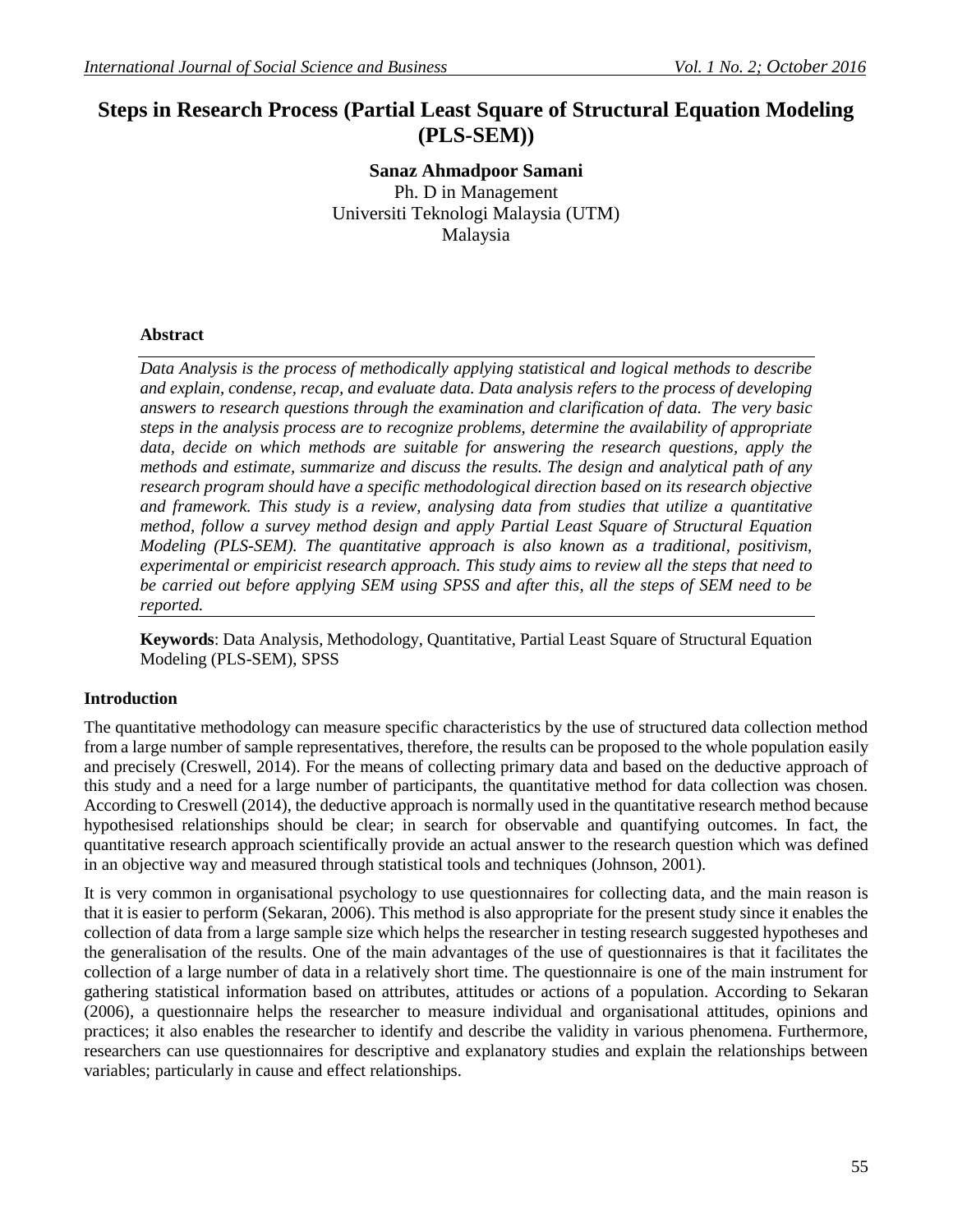# **Pretesting the Questionnaire**

The very first step before analysing data is to convert raw data into a format suitable for decision-making and conclusions. It is required for data to be edited, coded, cleaned, screened and then for further analysis and interpretations, entered into mathematical computer software programs. In fact, the process of preparation of raw data is conducted as the main process for analysis. The proposition of raw data starts with preliminary questionnaire screening. In the following steps, data editing and data coding were performed. The process of data coding was to recognise and categorise each response with numerical scores and signs [\(Bajpai, 2011\)](#page-8-0). Moreover, for further analyses and interpretations, the data were entered into a mathematical computer software program and data analysis strategy was initiated. Eventually, the process of data analysis aided the researcher in familiarising with detailing the datasets and the relationships among constructs (latent variables) under investigation and examination of data [\(Hair, Black, Babin, Anderson, & Tatham, 2006\)](#page-9-1).

In fact, in the scientific research of the social sciences, the accuracy of the measurement model and the theoretical constructs of the model should be viewed in terms of reliability and validity [\(Churchill, 1979;](#page-9-2) [Kumar, 2010\)](#page-10-2). As indicated by [Churchill \(1979\)](#page-9-2), despite the importance of the instrument reliability, it does not necessarily guarantee the validity of the instrument. However, a valid instrument means that the instrument is reliable. Validity is the degree in which an instrument can measure what it was designed and aimed to measure. Reliability refers to the compatibility and stability of a measurement while validity is concerned with the extent of reflection which may be observed from social phenomena [\(Kumar, 2010;](#page-10-2) [Wahyuni, 2012\)](#page-11-0). The consistency of the measurement will facilitate the repeatability of the study.

## **Content Validity and Unidimensionality**

Validity is a necessity for both qualitative and quantitative researches. According to [Cohen, Manion, and Morrison](#page-9-3)  [\(2007\)](#page-9-3), the validity of the data and measurement in quantitative research methods may be improved through careful sampling, suitable and appropriate instrumentation and statistical attitudes of the data. [Brown \(1996\)](#page-9-4) mentioned that validity is traditionally subdivided into three categories: content, construct validity (which include convergent and discriminant validity) and criterion-related. Content validity refers to the degree in which a questionnaire's content covers the extent and depth of the topics it was intended to cover. Failure to establish content validity will invalidate the instrument results because it shows that the instrument does not reflect the full domain of the construct. In the SEM approach, unidimensionality can be achieved in a condition where the factor loading of the measuring items for the respective latent construct is acceptable. In fact, factor loading which is too low should be removed for the model to be unidimensional. Often for most of the studies the researcher needs to determine the content validity through: 1) conducting a comprehensive and systematic database in literature review; 2) reviewing of items with experts (pre-test); 3) conducting a pilot test; and 4) purifying the items using coefficient alphas and factor analysis [\(Churchill & Iacobucci, 1999;](#page-9-5) [Wahyuni, 2012\)](#page-11-0). Upon achieving the content validity, the reliability of the measurement has to be identified.

## **Construct Validity**

Construct validity, together with convergent validity and discriminant validity, assess the degree to which a measurement is represented and logically concerned. Construct validity refers to the degree in which a test measures an intended hypothetical construct [\(Kumar, 2005\)](#page-10-3). For establishing the construct validity, the researcher must ensure that the construction of a particular subject agrees with other constructions of the same fundamental subject or issue. Evidence of construct validity includes the theoretical and empirical support for the explanation and understanding of the construct. This series of evidence includes the statistical analysis of the internal construction of the test (such as relationships between responses to different questions) and relationships between the test and measures of other constructs. This can be obtained through correlations with other measures and methods of the issue or by rooting the structure of the research in a large exploration of literatures which points out the connection and meaning of a particular construct (such as a theory of what that construct is) and its component elements [\(Cohen et al., 2007;](#page-9-3) [Kumar, 2010\)](#page-10-2).

Convergent and discriminant techniques are two types of construct validity in the SEM method [\(Thyer, 2010\)](#page-10-4). Convergent validity can be defined when indicators or items of a specific construct converge or share a high proportion of variance [\(Hair, Black, Anderson, & Tatham, 2009\)](#page-9-6). A convergent validity problem means that the variables do not correlate well with each other within their parent factor: i.e., the latent factor is not well explained by its observed variables.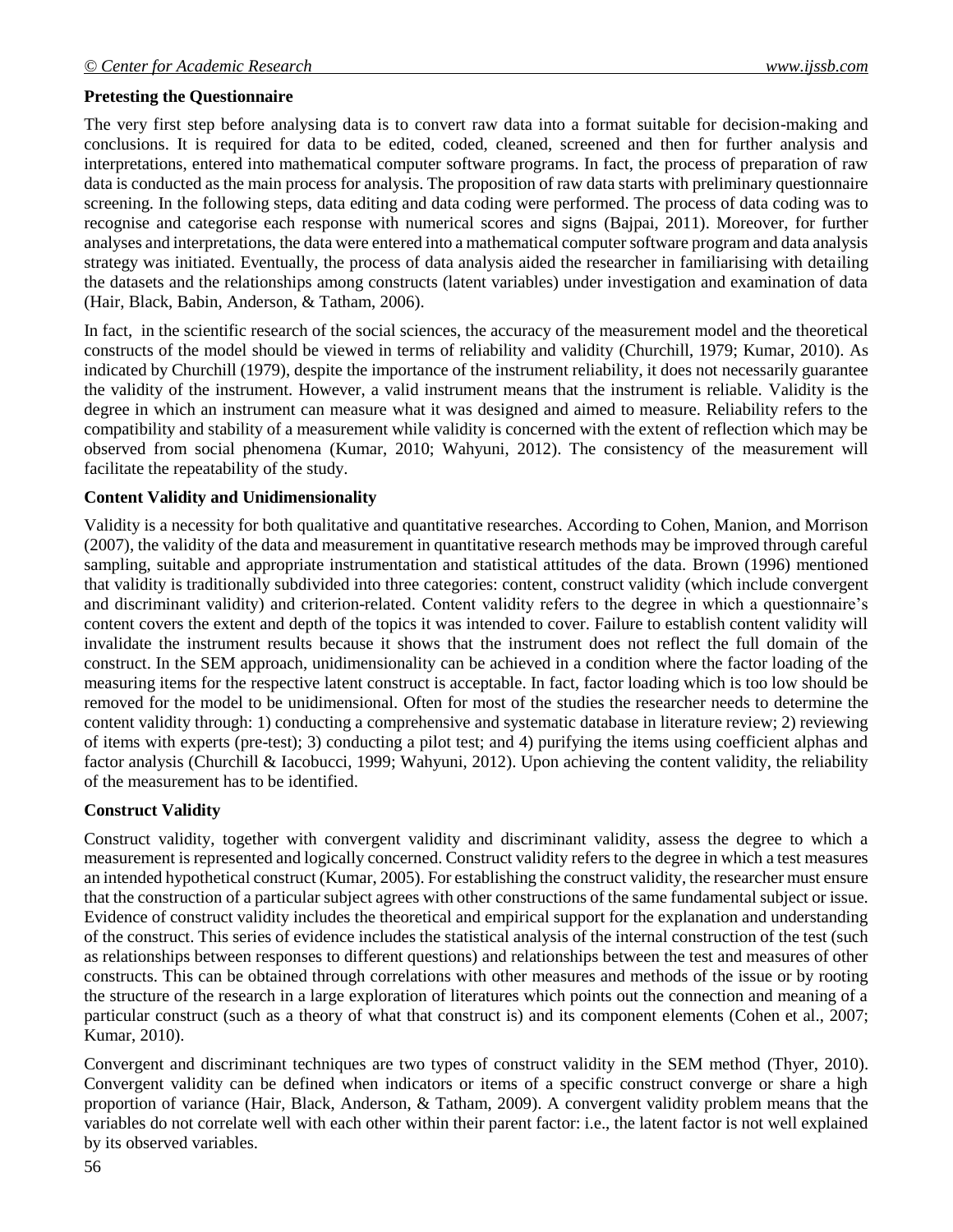Convergent method means that a different technique for investigating the same construct should provide a relatively high inter-correlation, where discriminant techniques propose that using similar techniques for investigating different constructs should give relatively low inter-correlations. Such discriminant validity may also be provided by factor analysis, which collects similar issues together and separates them from others [\(Cohen et al., 2007\)](#page-9-3). As indicated in previous studies, when all questions used in the study are taken from validated, previously established and well-accepted instruments, the validation procedures, such as construct validity and criterion-related validity, are not required [\(Ong, 2012;](#page-10-5) [Venkatesh, Morris, Davis, & Davis, 2003\)](#page-10-6).

# **Goodness of Data**

# **Data Screening and Preparing**

The very first step after collecting data was to purify the data so that they provide meaningful and reliable results when analysed [\(Fidell & Tabachnick, 2012;](#page-9-7) [Hair et al., 2009\)](#page-9-6). In fact, the raw data were subjected to editing in order to discover any errors and omissions, and to correct them if possible. As indicated, the process of editing raw data checks and adjusts data for omissions, reliability and consistency before coding and later transferring to data storage and analysis procedures [\(Hair, Hult, Ringle, & Sarstedt, 2014;](#page-9-8) [Sekaran, 2003;](#page-10-7) [Ticehurst & Veal, 2005\)](#page-10-8). After receiving, the completeness of the survey questionnaires and eligibility of respondents were checked by the researcher. Then, the process of data coding identified and categorised each response with numerical scores and symbols [\(Cooper & Schindler, 2006;](#page-9-9) [Ticehurst & Veal, 2005;](#page-10-8) [Zikmund, Babin, Carr, & Griffin, 2012\)](#page-11-1). Subsequently, the process of cleaning and screening data needs to be coded, consistent and checked for missing values [\(Fidell & Tabachnick, 2012;](#page-9-7) [Hair et al., 2009;](#page-9-6) [Manning & Munro, 2007\)](#page-10-9). In the final step, to obtain descriptive and inferential statistical analyses, to summarise data and information, to examine the research questions and to hypothesise the measured model, the data needs to be entered into computer statistical software programs (i.e., SPSS 20.0 and Smart-PLS 3) [\(Manning & Munro, 2007;](#page-10-9) [Tabachnick & Fidell, 2001\)](#page-10-10).

# **Method to Handel Missing Values**

The data analysis was proceeded with the examination of data entry and handling of missing data and values. This was significantly related to achieve some critical perceptions about the data characteristics and analysis [\(Hair et al.,](#page-9-8)  [2014\)](#page-9-8). In fact, in the processes of data cleaning, screening data must be coded, consistent and checked for missing values and responses in the returned survey questionnaires. These processes improved the validity and accuracy of data analysis and ensured that assumptions for data analysis methods were not [\(Hair et al., 2006;](#page-9-1) [Tabachnick &](#page-10-10)  [Fidell, 2001\)](#page-10-10). Missing data and value is one of the most pervasive issues in data analysis. As indicated by [Hair et](#page-9-8)  [al. \(2014\)](#page-9-8), missing data and values occur when a respondent either intentionally or unintentionally fails to answer one or more question(s). However, once the amount of missing data on a questionnaire goes beyond 15%, the observation needs to be omitted from the data file [\(Hair et al., 2014\)](#page-9-8) before starting the analysis. This process must be done manually.

In terms of handling missing values, SPSS software has the option with different ways such as mean, median, linear trend and linear interpolation. However, Expectation-Maximization Algorithm is the second best way to replace values in SPSS, especially when there are few numbers of missing points in the data set [\(Little & Rubin, 2002\)](#page-10-11). Therefore, Expectation-Maximization Algorithm was used in this study for handling the missing values. Before entering new data points in missing cases, it is required to test an important Little's Missing Completely at Random (MCAR) Test to demonstrate whether data were missing completely randomly or non-randomly at first, before replacing missing values. Little's Missing Completely at Random (MCAR) Test is a statistical test which was provided by Little and Rubin [\(2002\)](#page-10-11). In fact, MCAR test is a Chi-Square test which stands for 'missing completely at random' and it is a test that researchers need to perform before doing anything with the missing values and data. A significant value indicates that the data are not missing completely at random [\(Little & Rubin, 2002\)](#page-10-11). The result of the Chi-Square showed that the significant value was greater than .05; a value lower than .05 indicates that data are not completely missing at random. The next step after this was to use a suitable technique to replace the missing data.

Upon completion of data entry and recoding processes, calculation of reliability and validity of all measures were undertaken through purification. According to [Sekaran \(2003\)](#page-10-7), it is important to assess the "goodness" of the measures developed in some way. In fact, the researcher should be assured that the instrument used in the study precisely measures the study variables. The technical value of any study can be determined by measuring the quality of the validity and reliability of the used instrument.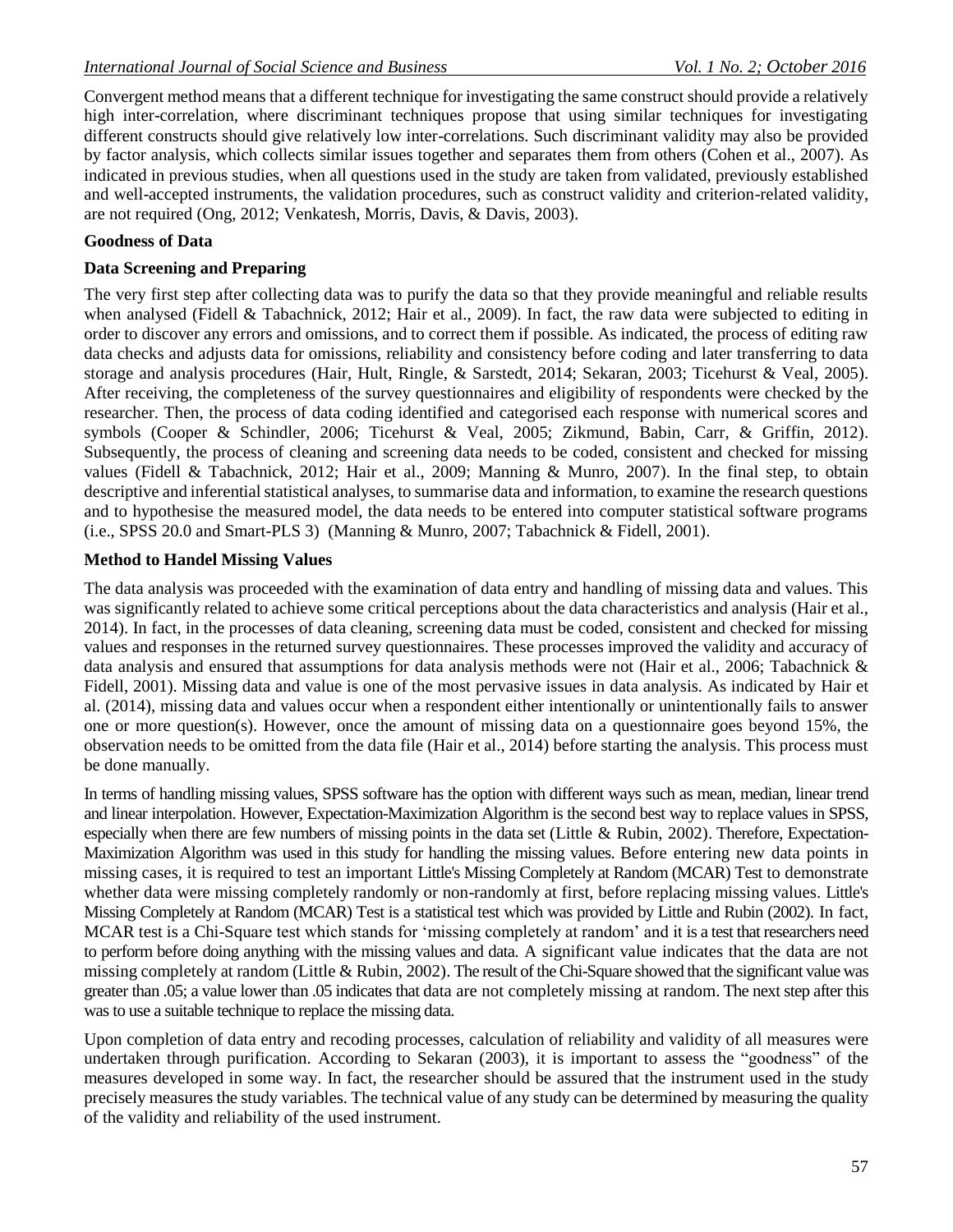# **Data Normality Test**

Following the replacement of missing data, the scale data was evaluated to determine the normality of distribution. Because of the assumption that factor analysis and structural equation modelling both need variables to be normally distributed, it was required to check the distribution of variables to be used in the analysis. The normality of data could be tested by estimating the value of skewness and kurtosis for the distribution of scores of latent variables. To check whether the skewness and kurtosis values were significantly deviated from normal distribution, each skewness and kurtosis values were divided by their own standard error [\(Manning & Munro, 2007;](#page-10-9) [Tabachnick &](#page-10-10)  [Fidell, 2001\)](#page-10-10).

PLS technique does not consider normality; and thus, to obtain standard errors for testing research hypotheses, it uses bootstrapping. Instead, it supposes that the distribution of the sample is a rational and sensible representation of the considered distribution of population (Hair *et al.,* 2011). Even if scores transformation improved normality by itself, it may not be helpful or beneficial for improving and refining the model as a whole [\(Gao, Mokhtarian, &](#page-9-10)  [Johnston, 2008\)](#page-9-10). So, the original untransformed and unchanged scores of latent variables were used in the subsequent Partial Least Squares (PLS) procedure analysis in this study. The Kolmogorov-Smirnov test and Shapiro-Wilks test were used to test normality distribution by comparing the research data to a normality distribution with the similar standard deviation and mean as in the research sample [\(Mooi & Sarstedt, 2011\)](#page-10-12).

After the replacement of missing data, the scales data were measured to determine normality of distribution. For large sample size, the statistical methods that measure normality often start with assesses of skewness and kurtosis. In fact, to realise whether normality exists, the researcher needs to examine the distribution of skewness and kurtosis for each observed variable [\(Weston & Gore, 2006\)](#page-11-2). Therefore, these tests were adapted to test the normality distribution of data in this study. Skewness and kurtosis are statistical approaches for measuring the symmetry (skewness) and peakedness (kurtosis) of a distribution [\(Fidell & Tabachnick, 2012;](#page-9-7) [Meyers, Gamst, & Guarino,](#page-10-13)  [2012 \)](#page-10-13). Normality distribution of data is balanced and organised, which has a skewness of zero. A distribution with positive skewness represents a few cases with large values that lengthen on the right side; and negative skewness represents a few cases with small values that lengthen on the left side of the distribution [\(Fidell & Tabachnick,](#page-9-7)  [2012;](#page-9-7) [Meyers et al., 2012 \)](#page-10-13). Kurtosis is a degree of the general peakedness of a distribution. Positive kurtosis, also known as leptokurtosis*,* suggests an extreme peak in the centre of the distribution (too peaked); negative kurtosis, which is also known as platykurtosis, indicates an enormously flat distribution (too flat) (Fidell & Tabachnick, [2012;](#page-9-7) [Meyers et al., 2012 \)](#page-10-13). The skewness and kurtosis were computed by SPSS 21.0. This produced a z-score (i.e., standardised score) which is based on the number of standard deviation of above or below the mean if it exceeded an absolute value that is changed in varied samples.

## **Test of Non-Response Bias**

Non-response bias is one of the challenges in generalising results of the study, which is conducted on the usable response after gathering data. In statistical surveys, non-response bias occurs when the answers of respondents to a survey are different from the potential answers of those who did not answer in terms of demographic or attitudinal variables [\(Sax, Gilmartin, & Bryant, 2003\)](#page-10-14). Non-response bias could be categorised as unusable answers which occur when respondents refuse to participate or simply discontinue answering questions, or they may refuse to answer particular questions but continue with others. Moreover, a high rate of non-response could increase the possibility of statistical biases, and any level of non-response may cause the non-response bias in the evaluations of the survey questionnaires [\(Baruch & Holtom, 2008\)](#page-8-1).

According to [Weiss and Heide \(1993\)](#page-11-3) in their organisational study, the first 75% of companies returning the survey questionnaires are considered as early-responders, while the last 25% of companies would be defined as lateresponders and representatives of companies that did not answer the survey questionnaires. Using an independent samples *t*-test ( $t$  < 0.05), early and late respondents to the survey questionnaires were compared on a number of key characteristics. The Levene's test for homogeneity of variances was also not significant with (sig. or *p* > 0.05) and the *t*-value was statistically not significant with  $t < 0.05$ .

## **Outlier Identifications**

Outliers are different observations from the main data falling outside the control line. In fact, statistical inferential tests could be very sensitive to outliers, usually because the estimations rely on squared deviations from the mean. One or two values that are far from the mean can alter the results considerably.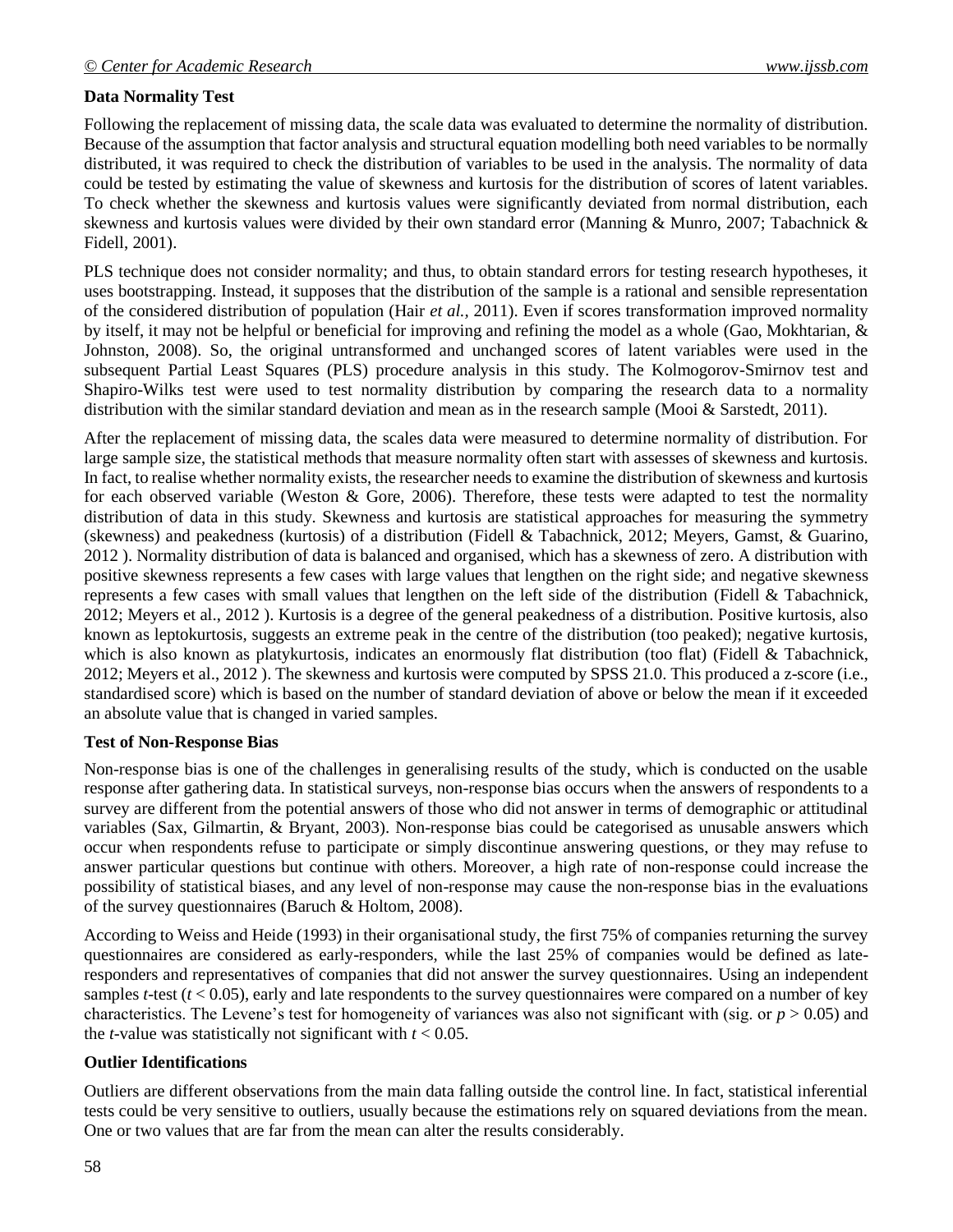In some cases, the study results can significantly change when one or two values are far from the mean [\(Tabachnick](#page-10-10)  [& Fidell, 2001\)](#page-10-10). Outliers can be either univariate with the maximum or highest score pattern on a single latent variable, and/or multivariate with an uncommon score through a range of various latent variables [\(Ben-Gal, 2005;](#page-9-11) [Hair et al., 2006;](#page-9-1) [Petrie & Sabin, 2013\)](#page-10-15). There are two reasons behind the existence of univariate and/or multivariate outliers: 1) an unusual pattern of cases compared to the rest of the cases and/or 2) an unusual scores combination on two or more latent variables [\(Tabachnick & Fidell, 2001\)](#page-10-10).

Handling outliers is an important issue in examining data because it might have important and negative effects on the result of data analysis [\(Hair et al., 2009\)](#page-9-6). An outlier refers to an examination that is statistically far in comparison to the rest of the research data set [\(Parke, 2013\)](#page-10-16). As suggested by [Hair et al. \(2009\)](#page-9-6), based on their source of uniqueness, outliers are classified in four types. The first model of outliers resulted from a data entry error or mistakes in coding. This type of outlier needs to be eliminated or recoded as missing values. The second type of outliers was derived from an extraordinary event that arises from the uniqueness of observation. The other types result from extraordinary observation that are not explained by the researcher; thus, they could depend on the researcher's decision and judgment. The last and fourth type of outliers is derived from ordinary values, which differ within the normal scope or filed values on all variables. They are not extremely high or low values on the variable but their combination of values are unique across variables. This type of outlier should not be eliminated from the analysis until they show that they are not delegated from the population, or seriously deviate from the normal [\(Hair et al., 2009\)](#page-9-6).

Hence, the first step in facing the outliers was to identify them. To identify outliers in a large sample size of 80 and above, a standardised score value of  $+/-3$  was suggested to be used [\(Hair et al., 2009\)](#page-9-6). Based on this standard, to identify outliers in this study, the data were examined for all variables through SPSS 21.0. Data were recognised by adopting the standard score, which have a mean of 0 and a standard deviation of 1. However, if the outliers within the data appeared to be in type four (as mentioned by Hair *et al.,* 2009) and there was no error from the data entry or miscoding in the data, the researcher can keep all of them.

#### **Using Structural Equation Modelling (SEM)**

The SEM method is one of the most important components of applied multivariate statistical analyses. This technique has been employed by many researchers in different fields such as biologists, economists, educationalists, marketing, medical and a variety of other social and behavioural scientists [\(Anderson & Gerbing, 1988\)](#page-8-2). In fact, SEM can be seen as a statistical procedure that takes a confirmatory method (i.e., hypothesis-testing) to the analysis of a structural theory on a given phenomenon [\(Byrne, 2013a\)](#page-9-12). Usually, SEM can be seen as a theory that reveals "causal" techniques that present observations on multiple variables [\(Gefen, Straub, & Boudreau, 2000;](#page-9-13) [Hair, Ringle,](#page-9-14)  [& Sarstedt, 2011\)](#page-9-14). This technique represents two essential concepts: a) that a group of structural (i.e., regression) equations, by considering the measurement error, provide the studied causal processes, and b) that these structural relations can be modelled visually to simplify and facilitate a clearer conceptualisation of the theory and studied hypotheses [\(Roldán & Sánchez-Franco, 2012;](#page-10-17) [Wong, 2013\)](#page-11-4).

One essential factor for both the researcher and reader is the description of the analysed data. Moreover, in both quantitative and qualitative approaches, the reduction of a large amount of data to a comprehensible summary is a significant function [\(Black, 1999\)](#page-9-15). Descriptive statistics are used to provide quantitative descriptions in a manageable structure and reduce many numeric data into a simple summary. Descriptive statistics deals with the presentation of numerical data, in form of tables or graphs, and with the methodology of analysing the data. They allow researchers to summarise and describe the collected numeric data in a way in which readers can easily understand the results [\(Black, 1999;](#page-9-15) [Fraenkel, Wallen, & Hyun, 2011\)](#page-9-16).

SEM is a considerably complex statistical method for assessing relations between constructs, including latent and observed variables. Latent variables refer to the conceptual terms that are employed to show the theoretical concepts. These variables in the model are graphically symbolised by a circle. Observed variables refer to items, measures and indicators of variables that are measured directly and graphically represented by a square in the model [\(Andreev,](#page-8-3)  [Heart, Maoz, & Pliskin, 2009;](#page-8-3) [Fornell & Larcker, 1981\)](#page-9-17). Latent variables can be exogenous (independent variables), or endogenous (dependent variables). In fact, a latent variable is defined as a hypothetical construct or an unobservable variable, which is a theoretical concept that is not directly measurable, however, is a useful concept. A latent variable can only be derived and concluded from multiple measured variables, which are also known as manifest variables, indicators, items or observed measures [\(Fornell & Larcker, 1981\)](#page-9-17).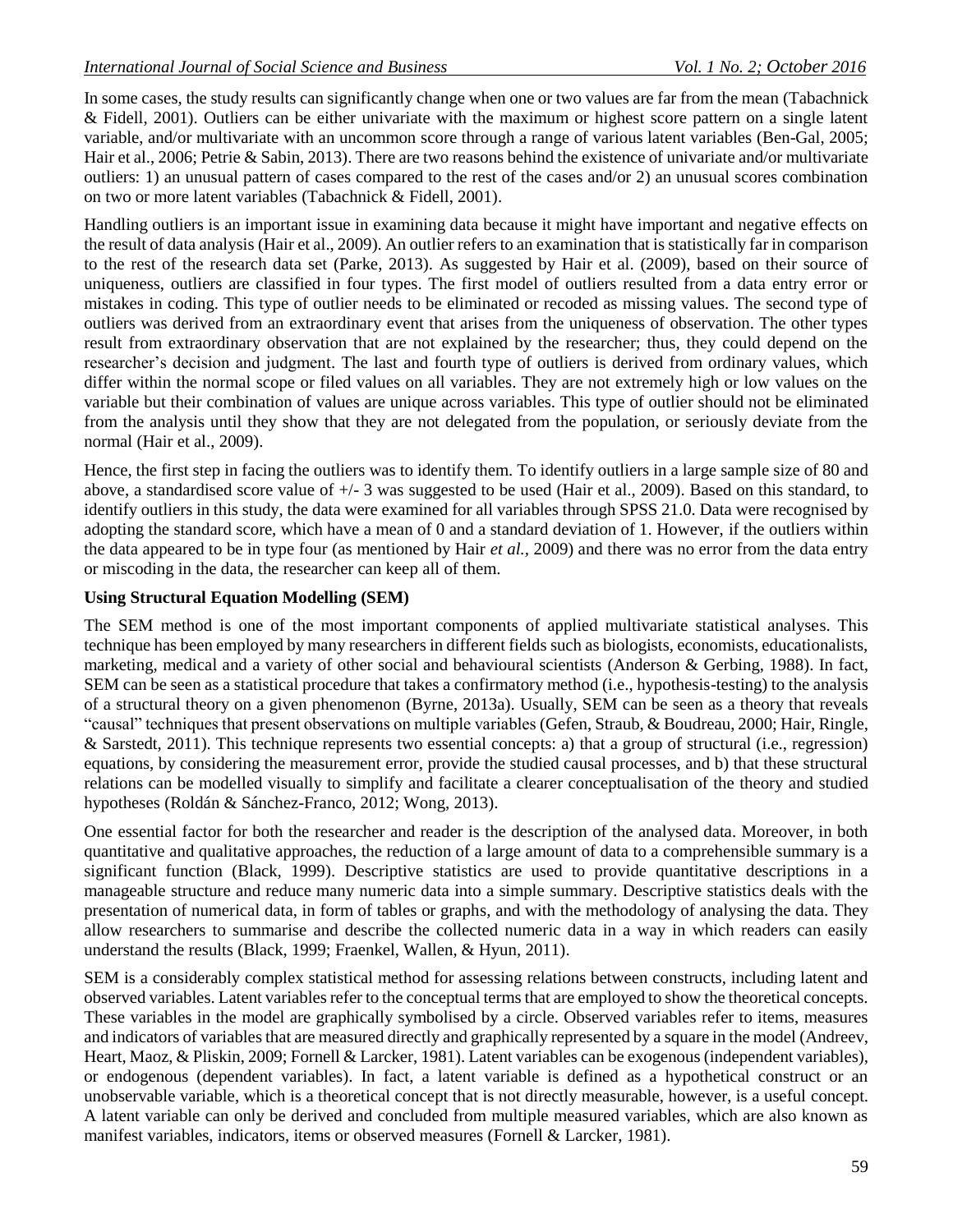The literature review on SEM distinguishes between two different operationalisation of the relationships between constructs/latent variables and their observed indicators: 1) the reflective indicators/main factor, and 2) the formative indicators/composite index measurement models of the latent variable [\(Coltman, Devinney, Midgley, &](#page-9-18)  [Venaik, 2008;](#page-9-18) [Diamantopoulos & Siguaw, 2006;](#page-9-19) [Hair et al., 2014\)](#page-9-8).

## **Reporting the Result of Structural Equation Model**

The estimation of a model delivers empirical measures of: 1) the relationships between the indicators and the constructs (measurement models or outer model) and 2) the relationships between the constructs (structural model or inner model) [\(Byrne, 2013b;](#page-9-20) [Hair et al., 2014\)](#page-9-8). The empirical measures allow the researcher to compare the theoretically established measurement and structural models with reality, as represented by the sample data. In other words, the empirical measures enable the researcher to determine how well the theory fits the data. Therefore, using PLS-SEM enabled the researcher to measure the model's predictive potential and competences to judge the quality of the model [\(Hair et al., 2014\)](#page-9-8). In general, Structural Equation Model (SEM) is composed of two sub-models, the measurement model and the structural model [\(Hair et al., 2014;](#page-9-8) [Jung, 2007\)](#page-10-18). The measurement model identified the nature of the relationship between the manifest indicators and latent variables. The structural model identified the causal relationships among the latent variables. It also specified whether particular latent variables directly or indirectly affect certain other latent variables in the model [\(Byrne, 2013b;](#page-9-20) [Jung, 2007;](#page-10-18) [Weston & Gore, 2006\)](#page-11-2).

| <b>Systematic Evaluation of PLS-SEM Results</b>           |                                     |
|-----------------------------------------------------------|-------------------------------------|
| <b>Step 1: Evaluation of the Measurement Model</b>        |                                     |
| Stapes 1a:                                                | <b>Stapes 1b:</b>                   |
| <b>Reflective Measurement Model</b>                       | <b>Formative Measurement Model</b>  |
| <b>Internal Consistency</b>                               | Collinearity among Indicators       |
| <b>Construct Validity</b>                                 | Significance and Relevance of Outer |
| Discriminant Validity                                     | weights                             |
| <b>Step 2: Evaluation of Structural Model</b>             |                                     |
| <b>Collinearity Assessment</b>                            |                                     |
| Structural Model Path Coefficients and Hypothesis Testing |                                     |
| Coefficient of Determination (R2 Value)                   |                                     |
| Effect size F <sub>2</sub>                                |                                     |
| Predictive Relevance Q2                                   |                                     |

**Table1. Systematic evaluation of PLS-SEM results**

## **Reflective versus Formative Indicators**

SEM includes two parts: a "Measurement Model" where one tests the relationship of an unobserved variable (a latent variable or a construct) with a set of observed variables (indicators or measured variables); and a "Structural Model" or a "Path Model", where causal relationships among latent variables and/or measured variables are tested [\(Hair et al., 2014;](#page-9-8) [Roy, Tarafdar, Ragu-Nathan, & Marsillac, 2012\)](#page-10-19). A "Measurement Model" can be either "Reflective Measurement Model" (arrows point from the LV to the measured indicators) or a "Formative Measurement Model" (arrows point from the measured indicators to the LV) [\(Bollen & Lennox, 1991;](#page-9-21) [Hair et al.,](#page-9-8)  [2014\)](#page-9-8). Wrongly modelling a reflective model as formative, and vice versa, is known as "model misspecification". Reflective models have their foundation in the classical test theory [\(Bollen & Lennox, 1991\)](#page-9-21). Formative or causal index results expect the opposite direction of causality from the indicator to the construct (the indicators cause the latent variable); such that the content of the indicators define the meaning of the latent variable. While the reflective view dominates the psychological and management sciences, the formative view is common in economics and sociology [\(Coltman et al., 2008\)](#page-9-18). The choice of a formative versus a reflective specification thus depends on the casual priority between the indicators and the latent variable [\(Bollen & Lennox, 1991\)](#page-9-21).

There are two statistical methodologies to assess SEM with constructs including formative measurement models: covariance-based (CB-SEM) and partial least squares path modelling (PLS-PM) or variance-based SEM [\(Ringle,](#page-10-20)  [Götz, Wetzels, & Wilson, 2009\)](#page-10-20).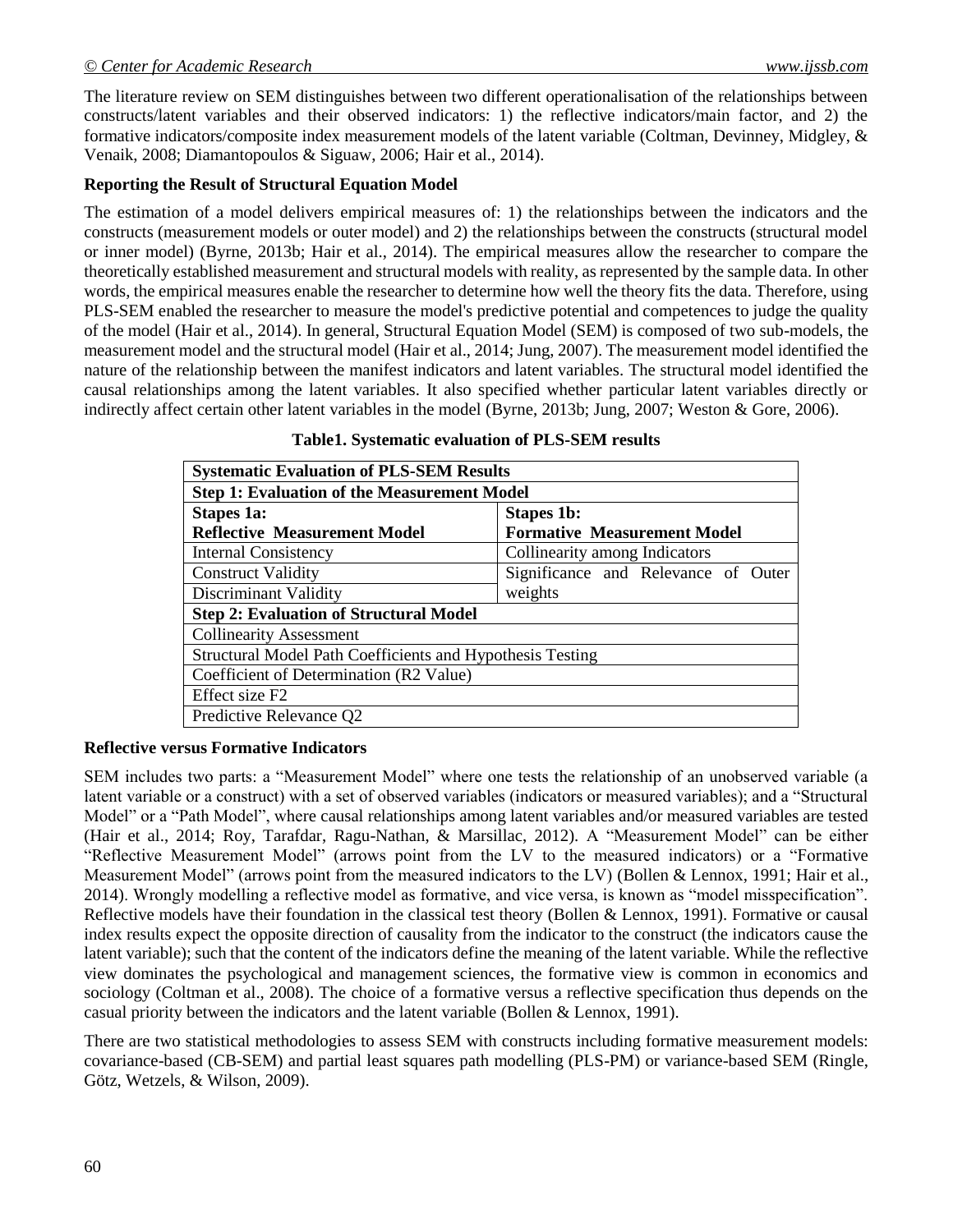# **Variance-Based SEM: Partial Least Squares**

There are some differences between SEM and the first-generation regression tools which include: 1) relationships among multiple predictor and criteria variables, 2) unobservable latent variables, 3) errors in observed or latent variables, and 4) statistically, a priori testing of theoretically substantiated assumptions against empirical data (i.e., confirmatory analysis) [\(Chin, 1998a\)](#page-9-22). The covariance-based SEM (CB-SEM) technique, traditionally known as the best SEM method, is popular among many research fields which is applicable by a wide range of software programs such as LISREL, AMOS and CALIS. The purpose of CB-SEM is to calculate model parameters that will minimise the difference between the measured and observed covariance matrices, yielding goodness-of-fit indices as a result of the significance of these differences [\(Andreev et](#page-8-3) al., 2009; [Chin, 1998b\)](#page-9-23). CB-SEM attempts to calculate model parameters that will minimise the difference between the calculated and observed covariance matrices, yielding goodness-of-fit indices because of the magnitude of these differences [\(Andreev et al., 2009\)](#page-8-3).

The component-based SEM technique, also referred to as the Partial Least Squares (PLS) method, is a distributionfree method that might be presented as a two-step technique [\(Tenenhaus, Vinzi, Chatelin, & Lauro, 2005\)](#page-10-21). The first step refers to path measures of the measurement (outer) model used to calculate IV (independent variable) scores. The second one refers to path measures of structural (inner) model, where Ordinary Least Squares (OLS) regressions are performed on the LV (latent variable) scores for measuring the structural equations. The PLS approach was used to maximise the variance of all dependent variables instead of using the model to explain the covariance of all the indicators [\(Henseler, Ringle, & Sinkovics, 2009\)](#page-9-24). When using SEM, a researcher has the choice of applying CB-SEM or PLS-Path Modelling (PLS-PM) [\(Chin, 1998b;](#page-9-23) [Ringle, Sarstedt, & Straub, 2012\)](#page-10-22).

Therefore, PLS is mainly considered for prediction purposes, while CB-SEM is focused on parameter assessment. As a result, PLS and CB-SEM techniques differ in terms of objectives, assumptions, parameter measures, latentvariable scores, implications, knowledge of the relationship between a latent variable and its measures, model complexity and sample size [\(Andreev et al., 2009\)](#page-8-3). Thus, parameter evaluations are created based on the ability to minimise the remaining variances of the dependent/endogenous (latent and observed) variables [\(Chin, 2010;](#page-9-25) [Henseler et al., 2009\)](#page-9-24). Similar to other available software programs, PLS-SEM software also has some disadvantages and advantages. In terms of disadvantages, lack of widespread accessibility is noticeable because the expansion of the PLS software is limited in comparison to the CB-SEM software [\(Andreev et al., 2009\)](#page-8-3).

In terms of advantages, compared to CB-SEM, PLS exerts minimal demands on the measurement scale; the required sample size for PLS-SEM analyses is smaller than for CB-SEM [\(Henseler et al., 2009\)](#page-9-24). PLS-PM can handle a large number of latent variables, it uses simpler algorithms since the PLS structure is obvious; therefore, estimations of latent variables are more practical. PLS also tolerates the creation of a complex conceptual framework from the multi-block analysis, and it facilities the work of assessing all the formative latent variables [\(Hair et al., 2014;](#page-9-8) [Ringle et al., 2012\)](#page-10-22). Moreover, in addition to these advantages, the most noticeably cited reasons for using PLS refer to small sample sizes, non-normal data and the use of formatively measured latent variables [\(Henseler et al.,](#page-9-24)  [2009\)](#page-9-24). PLS-SEM can use either a jack-knife or a bootstrap procedure to produce *t*-values and P-values for the indicator's loadings [\(Kock, 2012 \)](#page-10-23).

## **Mediation Relationship**

Mediating analysis includes establishing the theoretical indirect relationship between variables. A mediator variable is the variable that causes mediation in the dependent and independent variables. The relationship between the dependent (Y) and independent variable  $(X)$  is explained by the mediator variable (Me) [\(Hair et al., 2011\)](#page-9-14). In fact, the purpose of the mediating analysis was to create a theoretical indirect relationship between the paths and the constructs [\(Little, Card, Bovaird, Preacher, & Crandall, 2012;](#page-10-24) [Rucker, Preacher, Tormala, & Petty, 2011\)](#page-10-25). More specifically, mediating analysis determines the degree to which indirect effects (through the mediating variables) modify the assumed (hypothesised) direct paths, or relationships. This is done by determining the degree to which indirect effects through the mediating variables modify the direct paths that were hypothesised [\(Hair et al., 2014\)](#page-9-8).

According to [Hair et al. \(2014\)](#page-9-8), the focus on mediation are on a theoretically established direct path relationship (between X and Y), as well as, on an additional theoretically relevant component mediator (M) which indirectly provides information on the direct effect via its indirect effect (i.e.,  $X \rightarrow M$  and  $M \rightarrow Y$ ). Thus, the indirect relationship via the mediator affects the direct relationship from X to Y in the mediator model. This means that variable X is related to variable M and variable M is related to variable Y, then the indirect effects of variable X acting through variable M on variable Y can be suggested [\(Little et al., 2012\)](#page-10-24) (Figure 1).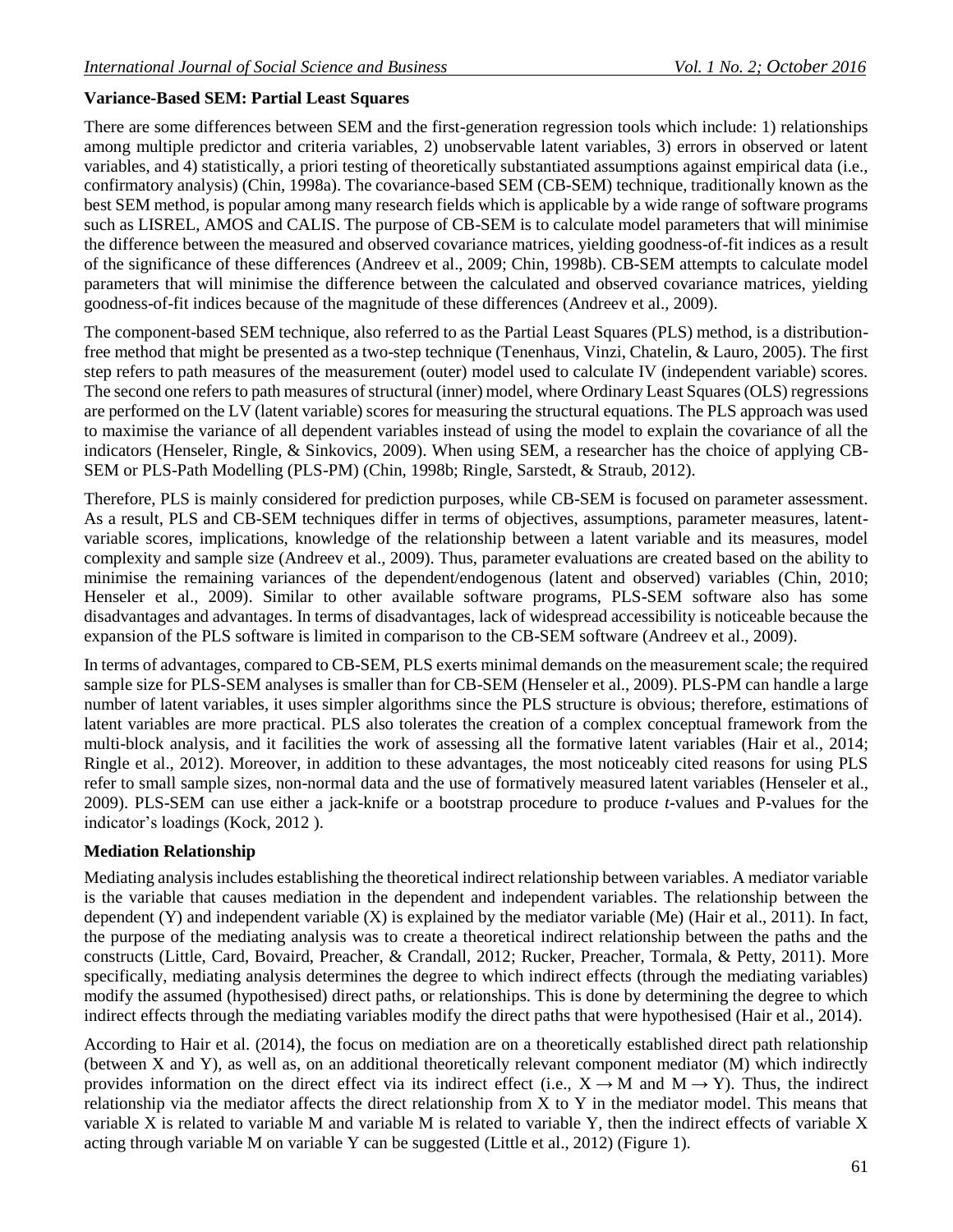**Figure 1.** The mediating relationship



As indicated by [Baron and Kenny \(1986\)](#page-8-4), in order to express that mediation is occurring, three essential (but not adequate) conditions must be met.

- 1. Independent variable (X) is significantly linked to mediator (M).
- 2. Mediator variable (M) is significantly linked to dependent variable (Y).
- 3. The relationship of X to Y reduces when M is in the model.

In fact, the third condition assumes that the direct relationship between predictor and outcome variables are significant before adding the mediator variable. As indicated by [Hair et al. \(2014\)](#page-9-8), to estimate the mediation among independent and dependent variables, the first criteria is the direct effect (i.e., distraction and creative outcome path) and should be significant if the mediator is not involved in the model, which is not a necessary condition as suggested by [Zhao, Lynch, and Chen \(2010\)](#page-11-5). As stated by [Hayes \(2009\)](#page-9-26), the third condition may not hold all the time, even though the mediation effect still exists. For instance,  $X \rightarrow M$  and  $M \rightarrow Y$  relationships are both significant, but the direct relationship between predictor and outcome variables ( $X \rightarrow Y$ ) is insignificant because the two path coefficients are in opposite signs and cancel each other out [\(Hayes, 2009;](#page-9-26) [MacKinnon, Fairchild, &](#page-10-26)  [Fritz., 2007\)](#page-10-26).

Therefore, [Mathieu and Taylor \(2006\)](#page-10-27) introduced three alternative intervening models based on different interactions between predictor, mediator and outcome variables. As shown in Figure 2, the indirect effects model refers to the conditions where only the combined effect (*β*XM \* *β*MY) is a significant observed relationship which proposes the absence of the total  $X \to Y$  relationship ( $\beta XY$ ). Like the indirect effects model, the full mediation model includes significant  $X \to M$  and  $M \to Y$  paths. However, the dashed line from  $X \to Y$  shows a significant total relationship that turns out to be insignificant after adding  $M \rightarrow Y$ . In other words, in full mediation statement,  $\beta XY$  \* M needs to be insignificant. Unlike full mediation, a partial mediation indicates that  $X \to M$  path, as well as both  $X \to Y$  ( $\beta XY * M$ ) and  $X \to Y$  ( $\beta XY * M$ ), are significant at the same time.

**Figure 2.** Alternative intervening models (Mathieu and Taylor, 2006)



Since a mediated casual model includes the hypothesis that predictor variable (X) causes or affect mediator (M) and the hypothesis that variable mediator (M) causes or affect outcome variables (Y), it does not make sense to consider mediator analysis in a condition where one or both of these hypotheses would be nonsense [\(Little et al., 2012\)](#page-10-24).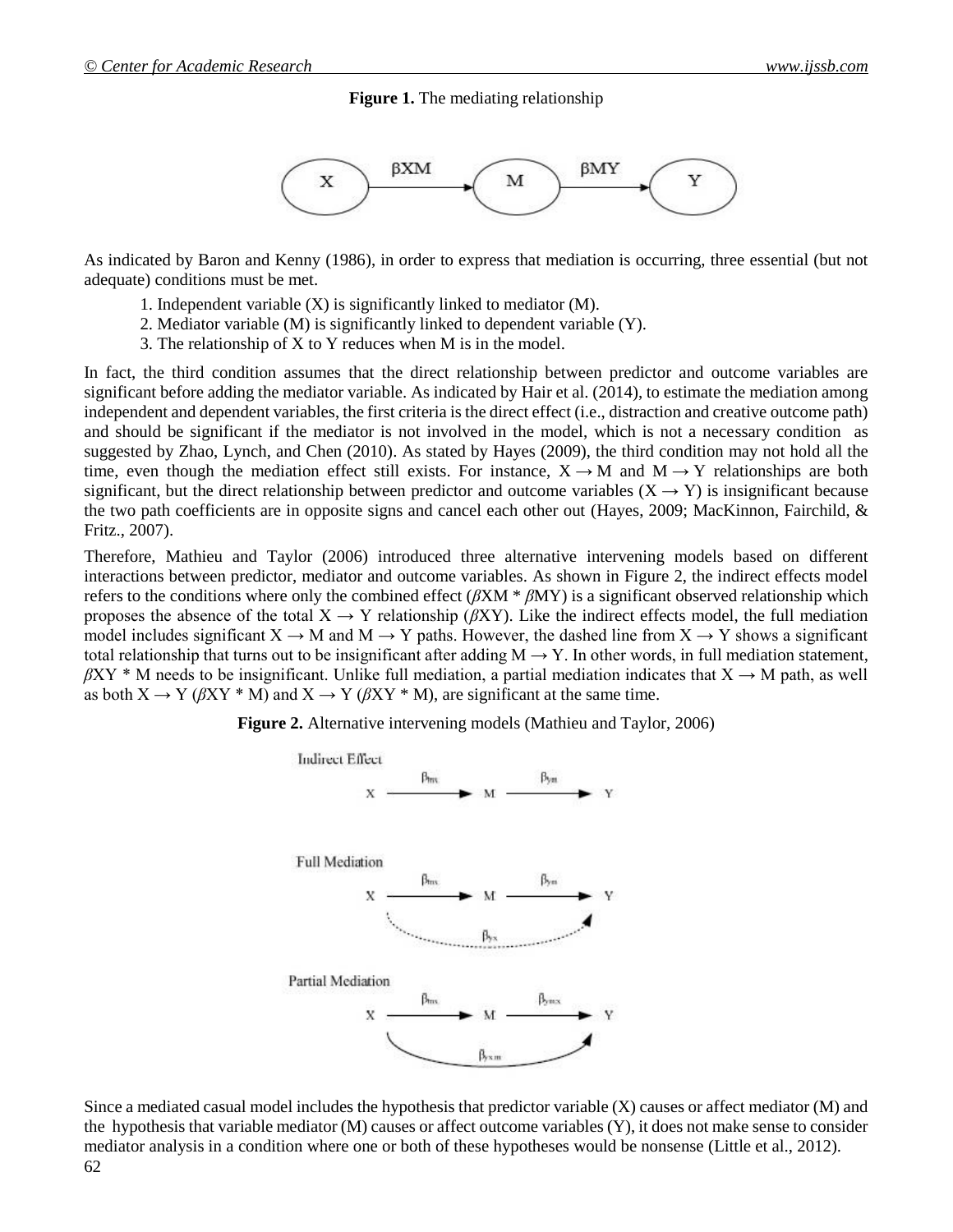This condition was met for all three mediation relationships. In order to assess the mediating hypotheses, bootstrapping techniques (with 5000 resamples) and PLS algorithm were used on the full model to obtain path coefficient and their significant level. The bootstrapping was performed to apply for evaluating the statistical significance of the mediating role [\(Wong, 2013\)](#page-11-4). As suggested by [Hair et al. \(2014\)](#page-9-8), the path coefficient for indirect effects or mediators was estimated by the following formula:

#### Path coefficient for indirect effects  $(\beta) = \beta$  XM \*  $\beta$  MY

Moreover, when there are two mediator variables (ME1 and ME2) and they both share the same IV and DV (known as parallel mediation), the following formula will use to calculate the t-value for each relationship.

$$
t = \frac{\beta \text{XM} * \beta \text{MY}}{\text{STDEV} (\beta \text{XM} * \beta \text{MY})}
$$

Moreover, as indicated by [Hair et al. \(2014\)](#page-9-8) for a two-tailed test, the critical t-value for significant levels of 1% were 2.57 (a = 0.01) and 1.65 for significant levels of 10% (a = 0.10). As mentioned by [Hair et al. \(2014\)](#page-9-8), in exploratory researches, a significance level of 10 percent is frequently considered.

For measuring the mediating effect size, this study used the variance that accounted for (VAF) value (VAF = indirect effect/total effect and total effect = indirect effect +  $\beta XY$ ) [\(Hair et al., 2014\)](#page-9-8). As suggested by [Hair et al. \(2014\)](#page-9-8), a VAF that is above 80% is considered as full mediation, a VAF between 20% and 80% is considered as partial mediation and a VAF below 20% is considered as no mediation.

#### **Global Goodness of Fit (GoF) of the Model**

The Goodness-of-Fit (GoF) was used to assess the overall model fit. To measure Goodness-of-Fit, the PLS-SEM has only one method that was defined to be the global fit measure, presented by [Tenenhaus et al. \(2005\)](#page-10-21). The Goodness-of-Fit was defined as the square root of average  $\mathbb{R}^2$  for the endogenous latent variables (reflective) multiplied by the average cross-validated communality, or the average variances extracted (AVE) values [\(Tenenhaus et al., 2005\)](#page-10-21).

 $GoF = square root of: (average AVE) x (average R-squared)$  $GoF = \sqrt{R^2 * Average Communality (AVE)}$ 

The GoF values must be at least above 0.1, and depending on the size, values are separated into three categories of large (0.36), medium (0.25) and small (0.10) [\(Wetzels, Odekerken-Schröder, & Van Oppen, 2009\)](#page-11-6). It was determined that the overall endogenous variable's  $R^2$  average was 0.257, the average variances extracted were 0.614 and the square root of these two multiplied values was 0.397; thus, the model's overall Goodness-of-Fit was shown to exceed the cut-off value of 0.36 for a good model fit. Therefore, according to [Wetzels et al. \(2009\)](#page-11-6) criteria, the outcome (0.397) illustrated that the model's Goodness-of-Fit measure was large and adequate for global PLS model validity.

#### **Final Thoughts**

This paper has reviewed all the steps that need to be carried out before applying SEM-PLS to data analysis. Although there is a vast and valuable body of research on methodology, there is often a need to see all of these steps at the same time. Indeed, this paper was designed to serve as a tool to help researchers to design and conduct excellent research. Therefore after applying all of these steps to the data, the researcher can discuss and report the finding of the study.

#### **References**

<span id="page-8-2"></span>Anderson, J. C., & Gerbing, D. W. (1988). Structural Equation Modeling in Practice: A Review and Recommended Two-Step Approach. *Psychological bulletin, 103*(3,411-423).

<span id="page-8-3"></span>Andreev, P., Heart, T., Maoz, H., & Pliskin, N. (2009). Validating formative partial least squares (PLS) models: methodological review and empirical illustration. *ICIS 2009 Proceedings*, 193.

<span id="page-8-0"></span>Bajpai, N. (2011). *Business research methods*: Pearson Education India.

<span id="page-8-4"></span><span id="page-8-1"></span>Baron, R. M., & Kenny, D. A. (1986). The Moderator–Mediator Variable Distinction in Social Psychological Research: Conceptual, Strategic, and Statistical Considerations. *Journal of Personality and Social Psychology, 51*(6), 1173- 1182.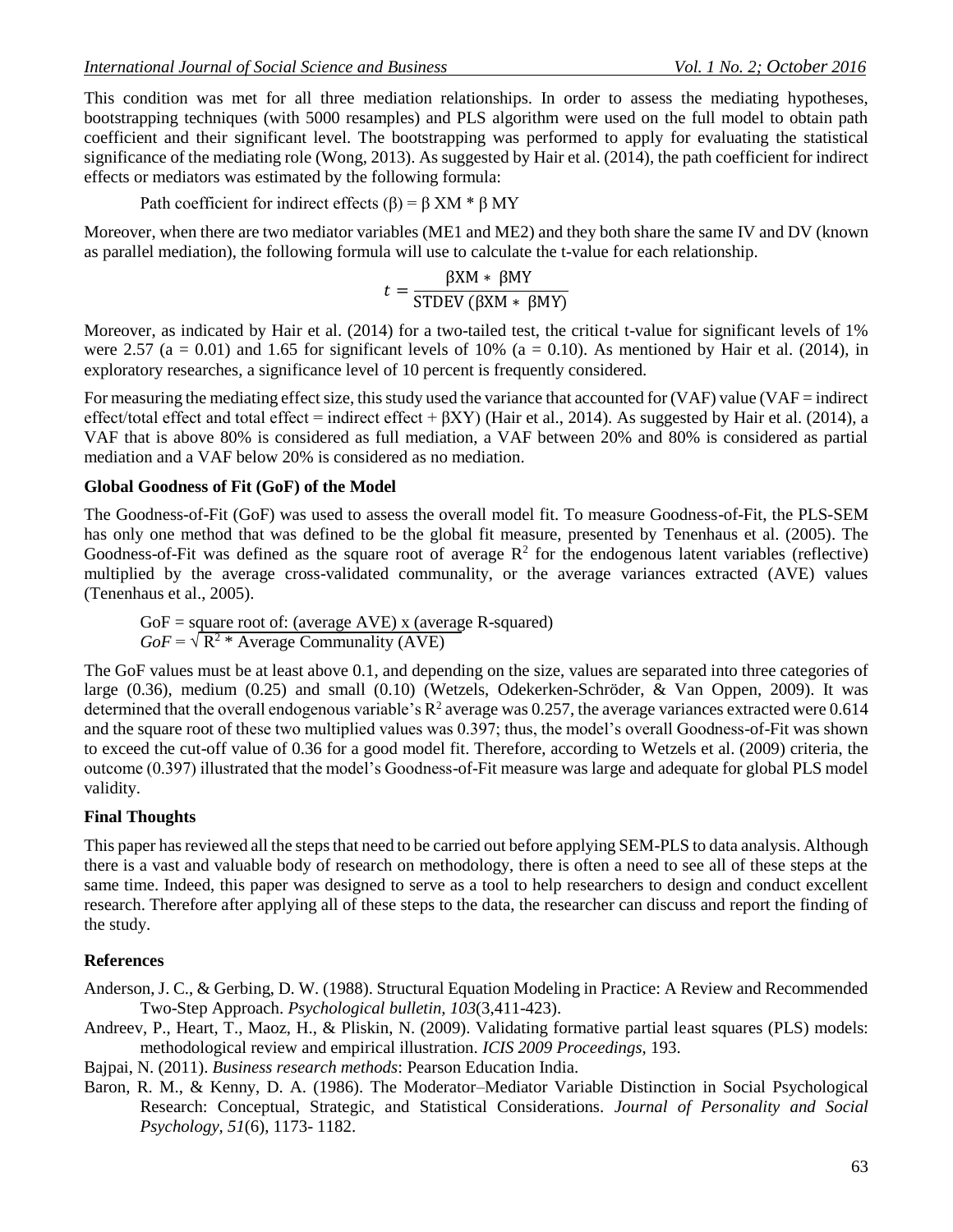- Baruch, Y., & Holtom, B. C. (2008). Survey Response Rate Levels and Trends in Organizational R research. *Human Relations, 61*(8), 1139-1160.
- <span id="page-9-11"></span>Ben-Gal, I. (2005). Outlier Detection *Data Mining and Knowledge Discovery Handbook (2nd Ed)*. New York Dordrecht Heidelberg London: Springer.
- <span id="page-9-15"></span>Black, T. R. (1999). *Doing Quantitative Research in the Social Sciences: An Integrated Approach to Research dDesign, Measurement and Statistics*. London, England: Sage.
- <span id="page-9-21"></span>Bollen, K., & Lennox, R. (1991). Conventional Wisdom on Measurement: A Structural Equation Perspective. *Psychological Bulletin, 110*(2), 305.
- <span id="page-9-4"></span>Brown, J. D. (1996). *Testing in language programs*: Prentice Hall Regents New Jersey.
- <span id="page-9-12"></span>Byrne, B. M. (2013a). *Structural Equation Modeling with AMOS: Basic Concepts, Aapplications, and Programming*: Routledge.
- <span id="page-9-20"></span>Byrne, B. M. (2013b). *Structural Equation Modeling with EQS: Basic Concepts, Applications, and Programming*. Mahwah New Jersey: Routledge.
- <span id="page-9-22"></span>Chin, W. W. (1998a). Issues and Opinion on Structural Equation Modeling. *Management Information Systems Quarterly 22*(1).
- <span id="page-9-23"></span>Chin, W. W. (1998b). The Partial Least Square Approach for Structural Equation Modeling In A. M. George (Ed.), *Modern Methods for Business Research* (pp. 295-336). Mahwah: Lawrence Erlbaum Associates.
- <span id="page-9-25"></span>Chin, W. W. (2010). Handbook of Partial Least Ssquares, Concepts, Methods and Applications. In V. Vinzi, W. W. Chin, J. Henseler & H. Wang (Eds.), *How to Write Up and Report PLS Analyses.* Heidelberg: Springer-Verlag.
- <span id="page-9-2"></span>Churchill, G. A. (1979). A Paradigm for Developing Better Measures of Marketing Constructs. *Journal of Marketing Research, 16*(1), 64-73.
- <span id="page-9-5"></span>Churchill, G. A., & Iacobucci, D. (1999). *Marketing Research: Methodological Foundations* (7th ed.): Orlando: The Dryden Press.
- <span id="page-9-3"></span>Cohen, L., Manion, L., & Morrison, K. (2007). *Research Methods in Education* (6th ed.). Oxford, UK: Routledge.
- <span id="page-9-18"></span>Coltman, T., Devinney, T. M., Midgley, D. F., & Venaik, S. (2008). Formative versus Reflective Measurement Models: Two Applications of Formative Measurement. *Journal of Business Research, 61*(12), 1250-1262.
- <span id="page-9-9"></span>Cooper, D. R., & Schindler, P. S. (2006). *Business Research Methods* New York: McGraw-hill.
- <span id="page-9-0"></span>Creswell, J. W. (2014). *Research Design: Qualitative, Quantitative, and Mixed Methods Approaches* (4th ed.). Thousand Oaks, California: SAGEPublications. Inc.
- <span id="page-9-19"></span>Diamantopoulos, A., & Siguaw, J. A. (2006). Formative versus Reflective Indicators in Organizational Measure Development: A Comparison and Empirical Illustration. *British Journal of Management, 17*(4), 263-282.
- <span id="page-9-7"></span>Fidell, L. S., & Tabachnick, B. G. (2012). Preparatory Data Analysis. In I. B. Weiner, J. A. Schinka & W. F. Velicer (Eds.), *Handbook of Psychology, Research Methods in Psychology* ( 2nd ed., Vol. 2): John Wiley & Sons, Inc.
- <span id="page-9-17"></span>Fornell, C., & Larcker, D. F. (1981). Evaluating Structural Equation Models with Unobservable Variables and Measurement Error. *Journal of Marketing Research, 18*(1), 39-50.
- <span id="page-9-16"></span>Fraenkel, J. R., Wallen, N. E., & Hyun, H. H. (2011). *How to Design and Evaluate Research in Education. 8th ed* (8 ed.): McGraw-Hill New York.
- <span id="page-9-10"></span>Gao, S., Mokhtarian, P., & Johnston, R. (2008). *Nonnormality of Data in Structural Equation Models*. Paper presented at the Transportation Research Board's 87th Annual Meeting Washington, D. C.
- <span id="page-9-13"></span>Gefen, D., Straub, D., & Boudreau, M.-C. (2000). Structural Equation Modeling and Regression: Guidelines for Research Practice. *Communications of the Association for Information Systems, 4*(1), 7.
- <span id="page-9-6"></span>Hair, J. F., Black, W. C., Anderson, R. E., & Tatham, R. L. (2009). *Multivariate Data Analysis (7th ed.)* Macmillan Publishing Co., Inc.
- <span id="page-9-1"></span>Hair, J. F., Black, W. C., Babin, B. J., Anderson, R. E., & Tatham, R. L. (2006). *Multivariate data analysis (6th Edition)* (Vol. 6): Pearson Prentice Hall Upper Saddle River, NJ.
- <span id="page-9-8"></span>Hair, J. F., Hult, G. T. M., Ringle, C., & Sarstedt, M. (2014). *A primer on partial least squares structural equation modeling (PLS-SEM)*: Sage Publications.
- <span id="page-9-14"></span>Hair, J. F., Ringle, C. M., & Sarstedt, M. (2011). PLS-SEM: Indeed a Silver Bullet. *Journal of Marketing Theory and Practice, 19*(2), 139-152.
- <span id="page-9-26"></span><span id="page-9-24"></span>Hayes, A. F. (2009). Beyond Baron and Kenny: Statistical mediation analysis in the new millennium. *Communication monographs, 76*(4), 408-420.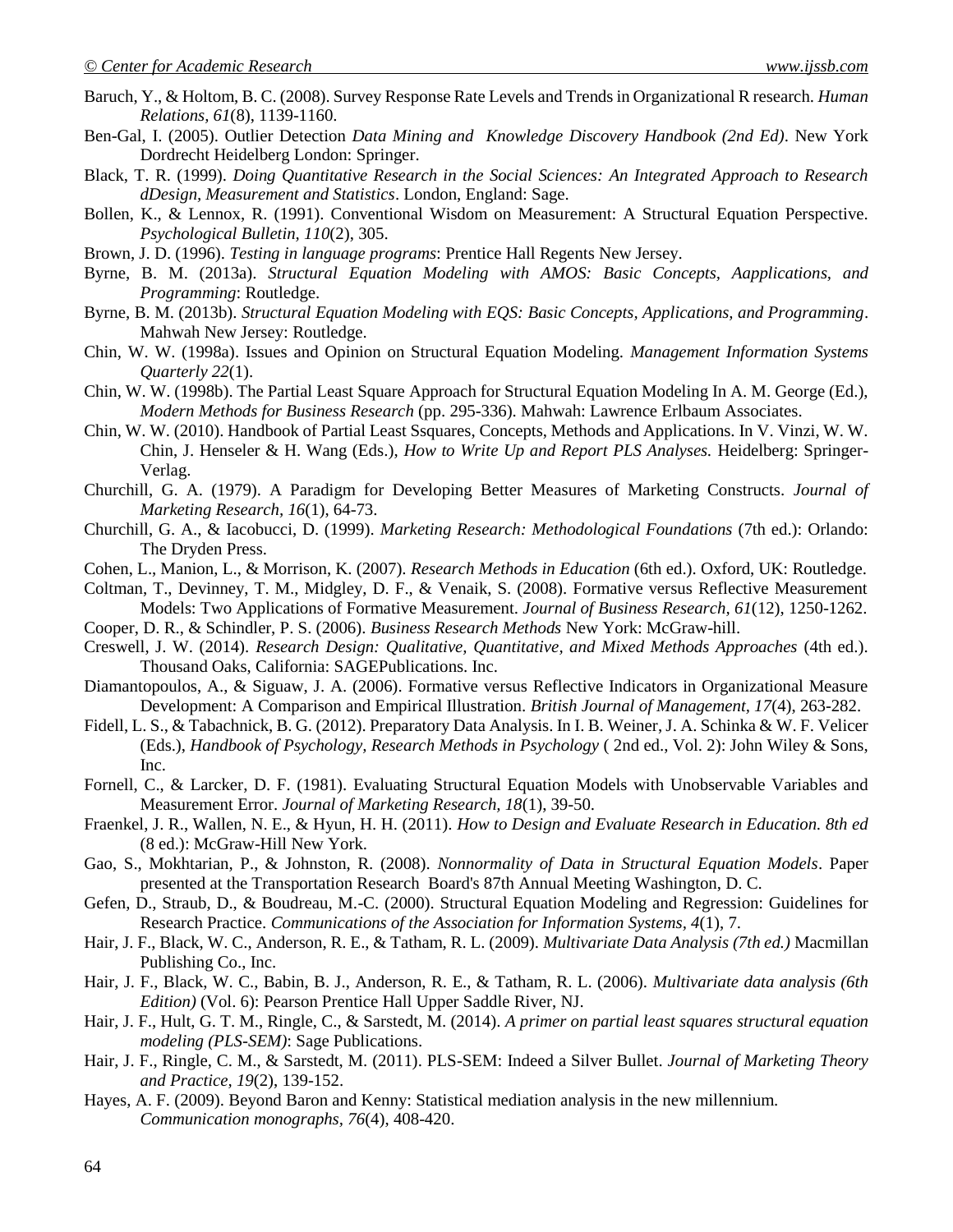- Henseler, J., Ringle, C. M., & Sinkovics, R. R. (2009). The use of partial least squares path modeling in international marketing. *Advances in International Marketing (AIM), 20*, 277-320.
- <span id="page-10-0"></span>Johnson, B. (2001). Toward a new classification of nonexperimental quantitative research. *Educational Researcher, 30*(2), 3-13.
- <span id="page-10-18"></span>Jung, G.-M. (2007). *Structural equation modeling between leisure involvement, consumer satisfaction, and behavioral loyalty in fitness centers in Taiwan*: ProQuest.
- <span id="page-10-23"></span>Kock, N. (2012 ). WarpPLS 3.0 user manual. *Laredo, Texas, ScriptWarp Systems.*
- <span id="page-10-3"></span>Kumar, R. (2005). *Research Methodology: A Step-by-Step Guide for Beginners*. London: SAGE Publications.
- <span id="page-10-2"></span>Kumar, R. (2010). *Research Methodology: A Step-by-Step Guide for Beginners*. London: SAGE Publications.
- <span id="page-10-11"></span>Little, R. J. A., & Rubin, D. B. (2002). *Statistical Analysis with Missing Data* (2nd Ed ed.): Wiley Series in Probability and Statistics
- <span id="page-10-24"></span>Little, T. D., Card, N. A., Bovaird, J. A., Preacher, K. J., & Crandall, C. S. (2012). Structural equation modeling of mediation and moderation with contextual factors. In T. D. Little, J. A. Bovaird & N. A. Card (Eds.), *Modeling contextual effects in longitudinal studies* (Vol. 1, pp. 392): Lawrence Erlbaum Associates, Inc., Publishers
- <span id="page-10-26"></span>MacKinnon, D. P., Fairchild, A. J., & Fritz., M. S. (2007). Mediation analysis. *Annual Review of Psychology 58*(1), 593-614.
- <span id="page-10-9"></span>Manning, M., & Munro, D. (2007). *The Survey Researcher's SPSS Cookbook* (2nd ed.). Australia, Sydney: Pearson Custom Books
- <span id="page-10-27"></span>Mathieu, J. E., & Taylor, S. R. (2006). Clarifying conditions and decision points for mediational type inferences in organizational behavior. *Journal of organizational Behavior, 27*(8), 1031-1056.
- <span id="page-10-13"></span>Meyers, L. S., Gamst, G., & Guarino, A. J. (2012 ). *Applied multivariate research: Design and interpretation (2nd edition)*: SAGE Publications Inc.
- <span id="page-10-12"></span>Mooi, E., & Sarstedt, M. (2011). *A Concise Guide to Market Research*. London New York: Springer Heidelberg Dordrecht
- <span id="page-10-5"></span>Ong, S. F. (2012). Constructing a survey questionnaire to collect data on service quality of business academics.
- <span id="page-10-16"></span>Parke, C. S. (2013). *Essential First Steps to Data Analysis: Scenario-Based Examples Using SPSS*: SAGE Publications Inc.
- <span id="page-10-15"></span>Petrie, A., & Sabin, C. (2013). *Medical statistics at a glance*: John Wiley & Sons.
- <span id="page-10-20"></span>Ringle, C. M., Götz, O., Wetzels, M., & Wilson, B. (2009). On the use of formative measurement specifications in structural equation modeling: A Monte Carlo simulation study to compare covariance-based and partial least squares model estimation methodologies. *Research Memoranda from Maastricht University, Meteor*
- <span id="page-10-22"></span>Ringle, C. M., Sarstedt, M., & Straub, D. (2012). A critical look at the use of PLS-SEM in MIS Quarterly. *MIS Quarterly (MISQ), 36*(1).
- <span id="page-10-17"></span>Roldán, J. L., & Sánchez-Franco, M. J. (2012). Variance-based structural equation modeling: guidelines for using partial least squares. In M. Mora (Ed.), *Research Methodologies, Innovations and Philosophies in Software Systems Engineering and Information Systems* (Vol. 193): IGI Global.
- <span id="page-10-19"></span>Roy, S., Tarafdar, M., Ragu-Nathan, T., & Marsillac, E. (2012). The effect of misspecification of reflective and formative constructs in operations and manufacturing management research. *Electronic Journal of Business Research Methods, 10*(1), 34-52.
- <span id="page-10-25"></span>Rucker, D. D., Preacher, K. J., Tormala, Z. L., & Petty, R. E. (2011). Mediation analysis in social psychology: Current practices and new recommendations. *Social and Personality Psychology Compass, 5*(6), 359-371.
- <span id="page-10-14"></span>Sax, L. J., Gilmartin, S. K., & Bryant, A. N. (2003). Assessing response rates and nonresponse bias in web and paper surveys. *Research in higher education, 44*(4), 409-432.
- <span id="page-10-7"></span>Sekaran, U. (2003). *Research Methods for Business: A Skill Building Approach (4th ed)*: John Willey and Sons, New York.
- <span id="page-10-1"></span>Sekaran, U. (2006). *Research Methods For Business: A Skill Building Approach, 4Th Ed*: Wiley India Pvt. Limited.
- <span id="page-10-10"></span>Tabachnick, B. G., & Fidell, L. S. (2001). *Using multivariate statistics (5th ed)*: Allyn and Bacon: Boston, Mass.
- <span id="page-10-21"></span>Tenenhaus, M., Vinzi, V. E., Chatelin, Y.-M., & Lauro, C. (2005). PLS path modeling. *Computational statistics & data analysis, 48*(1), 159-205.
- <span id="page-10-4"></span>Thyer, B. (Ed.). (2010). *The Handbook of Social Work Research Methods*. London: SAGE.
- <span id="page-10-8"></span><span id="page-10-6"></span>Ticehurst, G. W., & Veal, A. J. (2005). *Business research methods : a managerial approach (2ed Edition)*: Addison-Wesley Longman, Incorporated